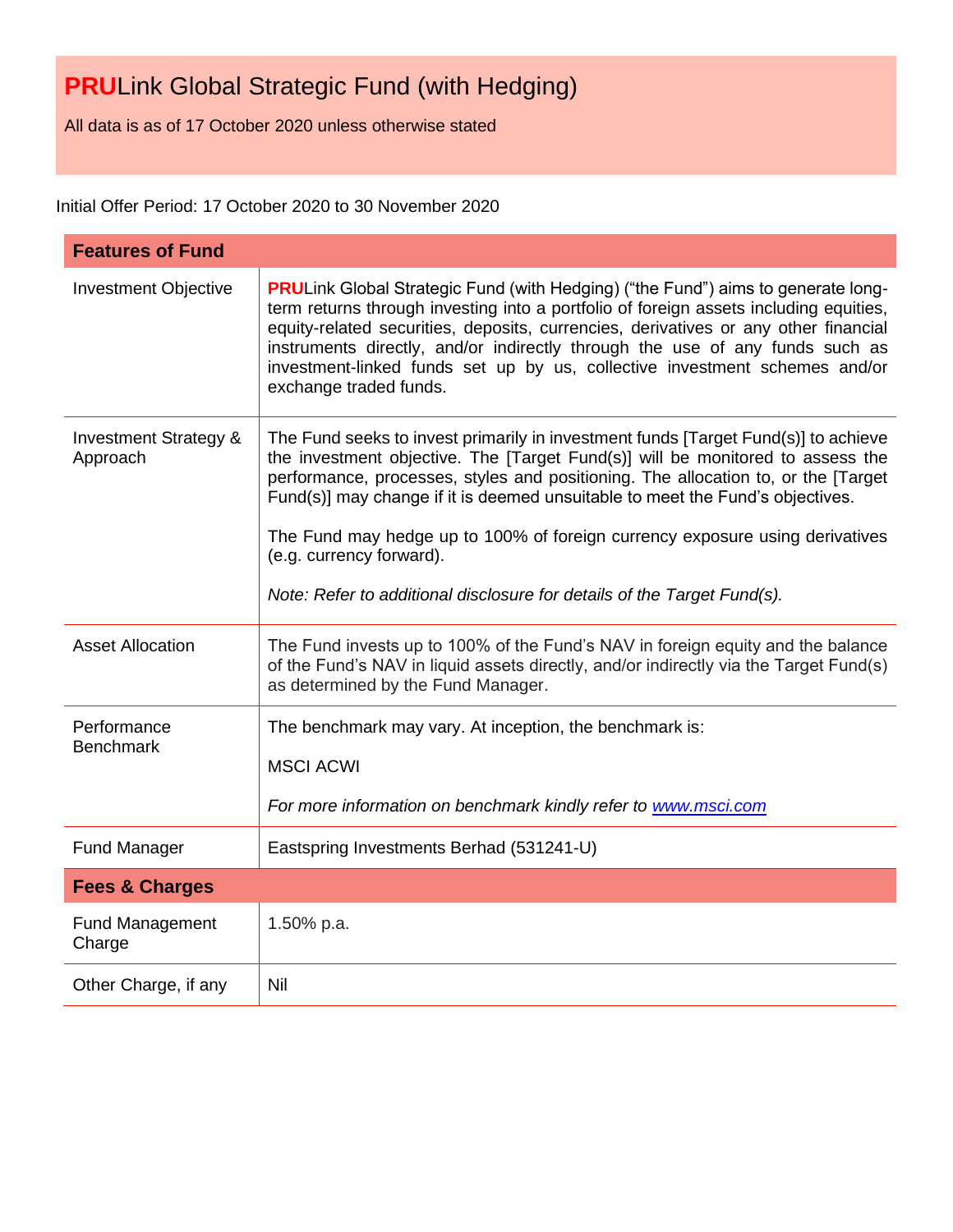All data is as of 17 October 2020 unless otherwise stated

# **Fund Performance**

**PRU**Link Global Strategic Fund (with Hedging) is a new fund. There is no historical performance yet.

**Notice: Past performance is not an indication of its future performance. This is strictly the performance of the investment / underlying funds, and not the returns earned on the actual premiums paid of the investment-linked insurance product.**

Basis of calculation of past performance:

= ( Net Asset Value at the end of Year n Net Asset Value at the end of Year  $n-1-1$  %

# **Additional Disclosure for PRULink Global Strategic Fund (with Hedging)**

At inception, the Fund will invest into Eastspring Investments – Global Equity Navigator Fund (Class D) and/or Eastspring Investments Islamic Income Fund ["Target Fund(s)"] which are managed by Eastspring Investments (Singapore) Limited and Eastspring Investments Berhad respectively.

Eastspring Investments – Global Equity Navigator Fund (Class D) aims primarily to achieve a combination of income and capital growth over the medium-term through the implementation of an actively managed asset allocation strategy across equity markets globally. Its exposure to each of the assets will be mainly through exchange traded funds, index futures, direct equity, swaps and options, each of which may be traded through recognised exchanges or via the over-the-counter markets. It may also invest in fixed income securities and money market instruments issued or guaranteed by the United States government, its agencies or instrumentalities, in cash and time deposits.

The fund performance for the underlying Eastspring Investments – Global Equity Navigator Fund (Class D) denominated in USD as at 31 December 2019 is as follows:

| Year                      | 2019   | 2018      | 2017    | 2016      | 2015      | 2014  | 2013   | 2012   | 2011 | 2010 |
|---------------------------|--------|-----------|---------|-----------|-----------|-------|--------|--------|------|------|
| <b>Net</b><br>Performance | 25.12% | $-9.03\%$ | 121.42% | $10.11\%$ | $-1.51\%$ | 1.32% | 22.68% | 14.79% | N/A  | N/A  |

*Source: Eastspring Investments (Singapore) Limited as at 31 December 2019*

Eastspring Investments Islamic Income Fund seeks to provide liquidity and a steady income stream by investing in a portfolio of Islamic money market instruments and/or Islamic Deposits. The Fund shall invest in Islamic money market instruments issued by financial institutions or its parent company with minimum credit rating of A3 or P1 by RAM Rating Services Berhad or its equivalent rating by any other domestic rating agencies.

The fund performance for the underlying Eastspring Investments Islamic Income Fund denominated in MYR as at 31 December 2019 is as follows:

| Year                      | 2019  | 2018  | 2017  | 2016  | 2015  | 2014  | 2013  | 2012  | 2011  | 2010 |
|---------------------------|-------|-------|-------|-------|-------|-------|-------|-------|-------|------|
| <b>Net</b><br>Performance | 3.62% | 3.68% | 3.60% | 3.76% | 3.80% | 3.28% | 3.07% | 3.08% | 2.93% | .79% |

*Source: Eastspring Investments Berhad as at 31 December 2019*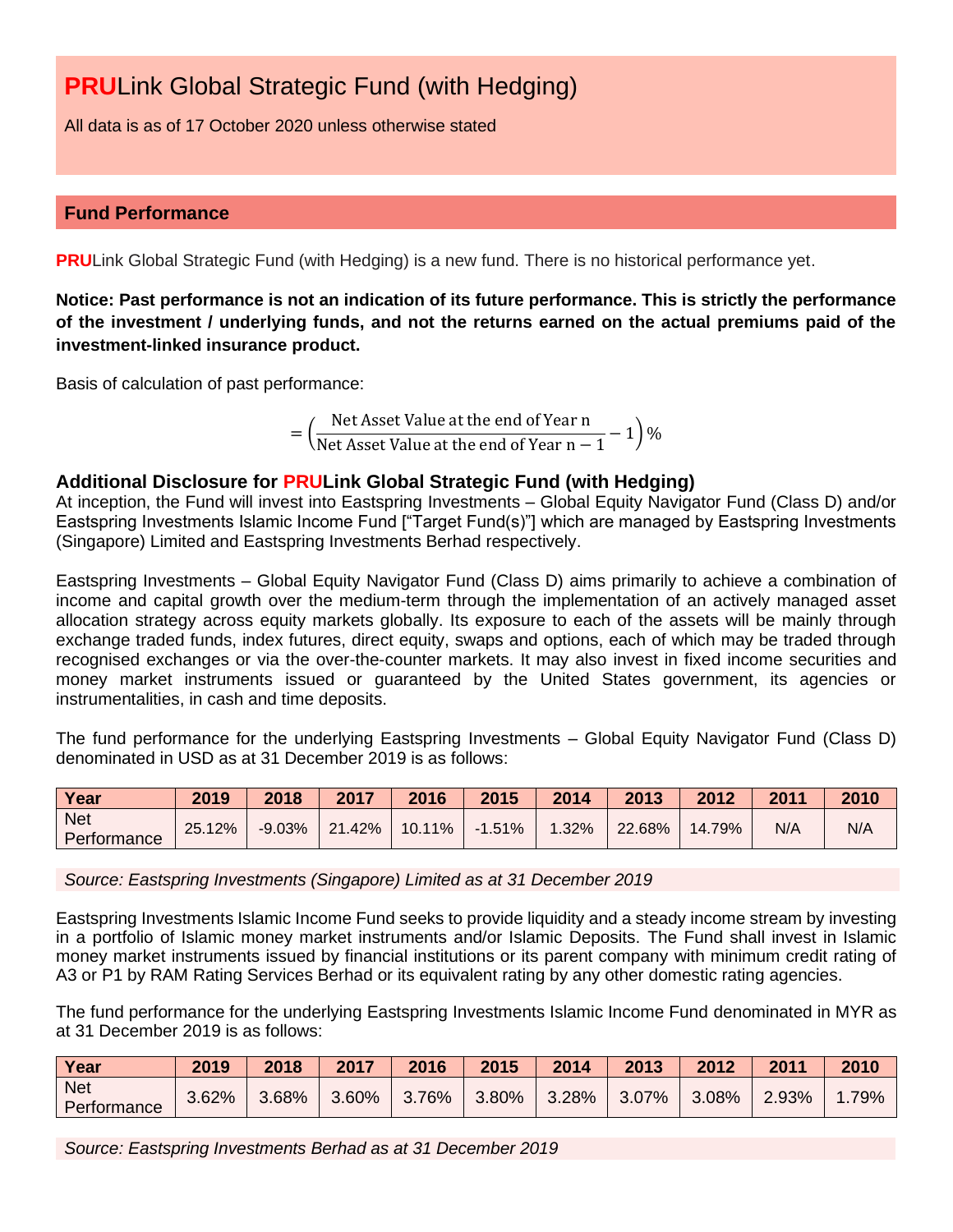All data is as of 17 October 2020 unless otherwise stated

Management fees may be charged at the Fund and/or Target Fund(s) level. Please note that you will be charged a maximum of 1.50% p.a., being the combined annual fund management charge at the Fund and Target Fund(s) levels. In addition, the Fund may incur hedging cost when derivatives (e.g. currency forward) are used for hedging purpose.

Target Fund(s) with investment strategies to invest in Exchange Traded Funds ("ETF") or other Collective Investment Schemes may incur additional expenses at the Target Fund(s) level which are taken as part of the investment strategy considerations to deliver the fund performance.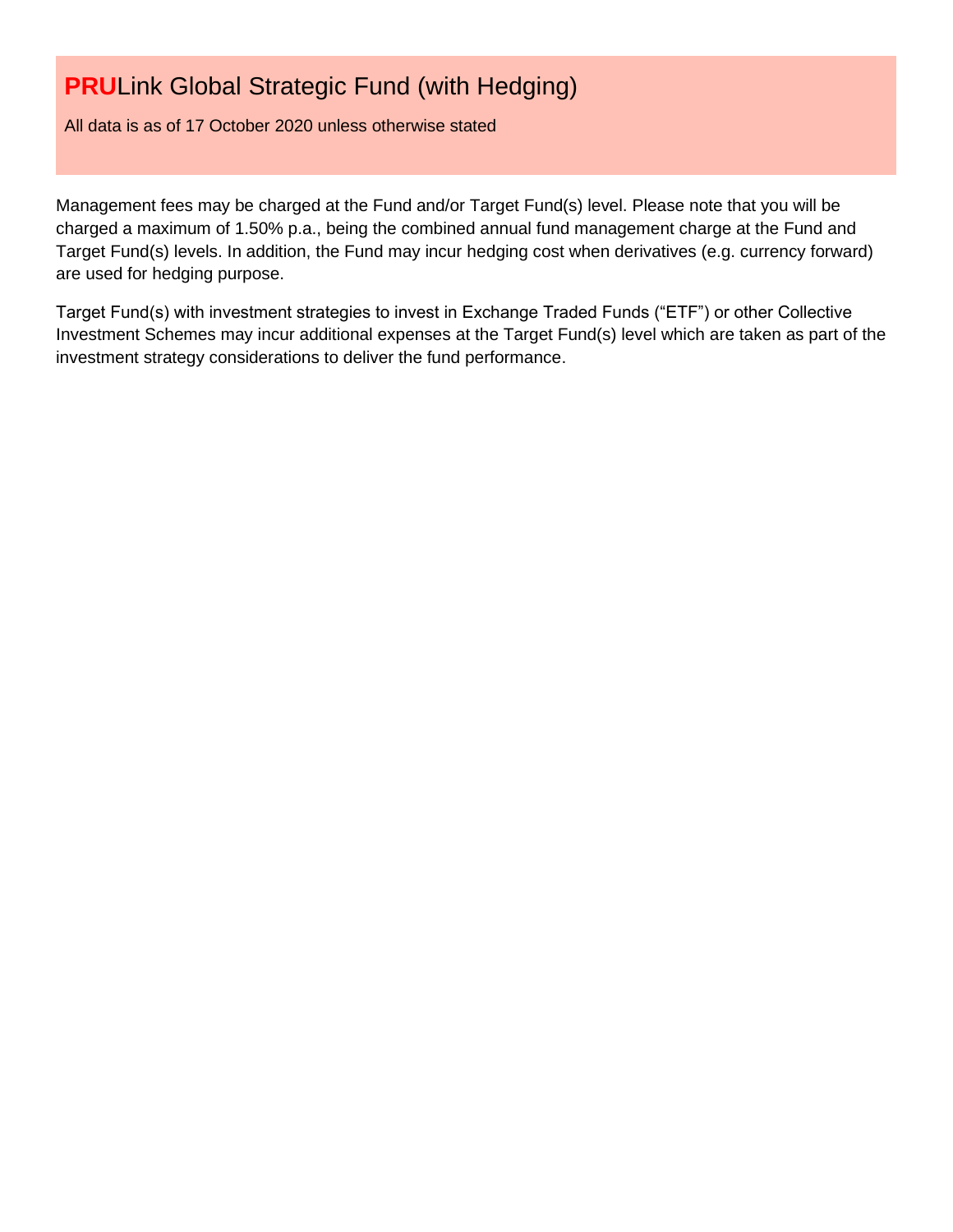All data is as of 17 October 2020 unless otherwise stated

# **Investment Risks for PRULink Global Strategic Fund (with Hedging)**

The Fund is subjected to investment risks including the possible loss of the principal amount invested. The value of the units may fall as well as rise. In addition, the Fund is subjected to specific risk including and not limiting to:

# **General Risks when Investing in the Fund**

### **Market Risk**

Market risk refers to potential losses that may arise from adverse changes in the market conditions. Market conditions are generally, affected by, amongst others, economic and political stability. If the market which the Fund invests in suffers a downturn or instability due to adverse economic or political conditions, this may adversely impact the market prices of the investments of the Fund.

### **Liquidity Risk**

Liquidity risk refers to two scenarios. The first scenario is where an investment cannot be sold due to unavailability of a buyer for that investment. The second scenario is where the investment is thinly traded. Should the investments in the Target Fund(s) be thinly traded, this may cause the Fund to dispose the investment at an unfavorable price in the market and may adversely affect investor's investment. This risk may be mitigated through stringent security selection process.

# **Inflation Risk**

This refers to the likelihood that an investor's investments do not keep pace with inflation, thus, resulting in the investor's decreasing purchasing power even though the investment in monetary terms may have increased.

### **Interest Rate Risk**

Interest rate risk is a general risk affecting conventional funds. This is so even though conventional funds only invest in investments that are in accordance with the mandate. The reason for this is because a high level of interest rates will inevitably affect corporate profits and this will have an impact on the value of both equity and debt securities. This risk is crucial in a bond fund since a bond portfolio management depends on forecasting interest rate movements. Prices of bonds move inversely to interest rate movements therefore as interest rates rise, the prices of bond decrease and vice versa. Furthermore, bonds with longer maturity and lower profit rates are more susceptible to interest rate movements.

### **Credit / Default Risk**

Bonds are subject to credit / default risk in the event that the issuer of the instrument is faced with financial difficulties, which may decrease their credit worthiness. This in turn may lead to a default in the payment of principal and interest.

### **Risk of Non-Compliance**

This risk arises from non-compliance with laws, rules and regulations, prescribed practices and the management company's internal policies and procedures, for example, due to oversight by the management company. Such non-compliance may force the management company to sell down securities of the Fund at a loss to rectify the non-compliance and in turn may adversely affect the value of investors' investment in the Fund. To mitigate this risk, the Fund Manager has put in place internal controls to ensure its continuous compliance with laws, rules and regulations, prescribed practices and the Fund Manager's internal policies and procedures.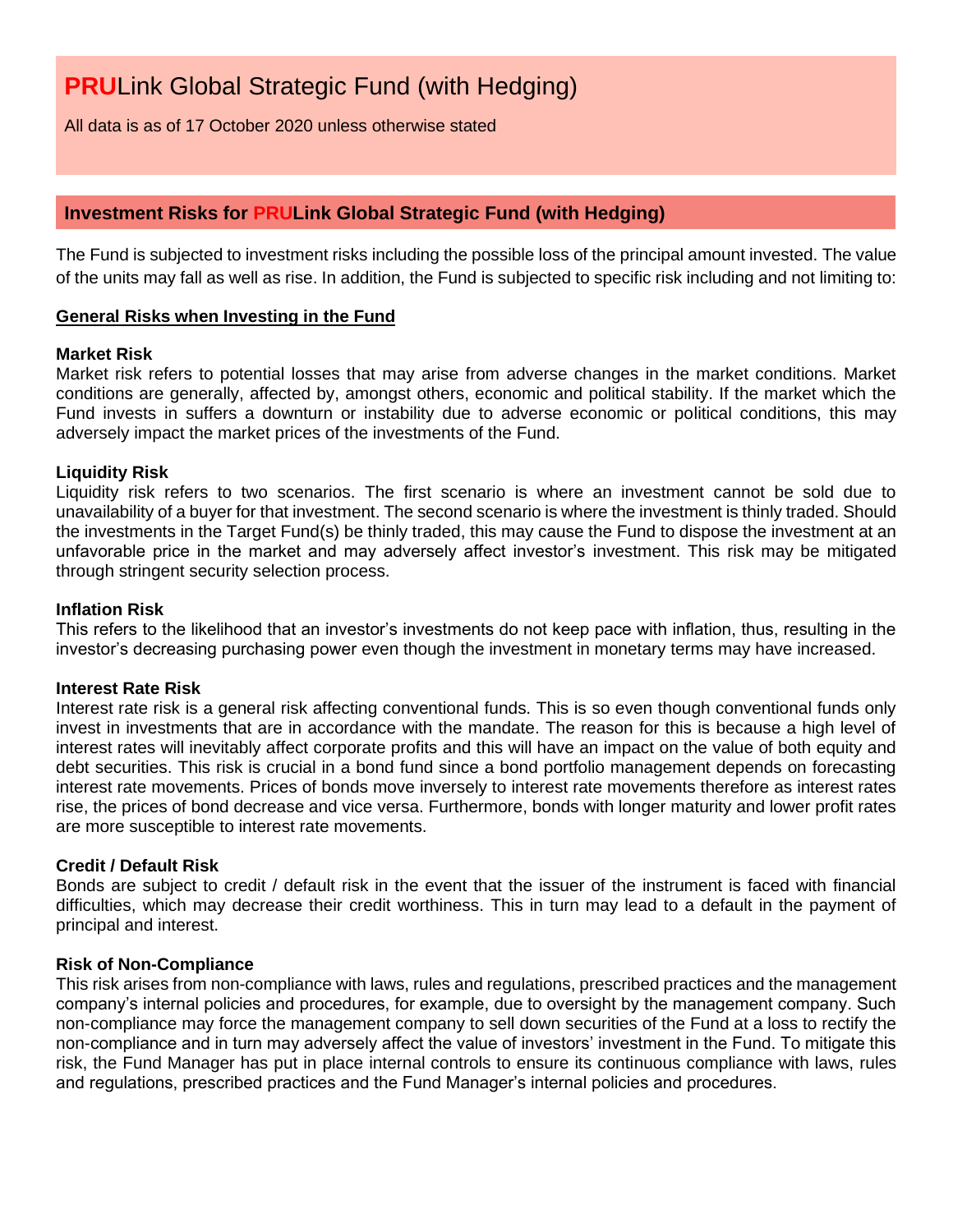All data is as of 17 October 2020 unless otherwise stated

### **Concentration Risk**

This is the risk of a fund focusing a greater portion of its assets in a smaller selection of investments. The fall in price of a particular equity and / or fixed income investment will have a greater impact on the funds and thus greater losses. This risk may be minimized by the manager conducting even more rigorous fundamental analysis before investing in each security.

# **Management Company Risk**

The performance of the Fund depends on the experience, expertise and knowledge of the management company. Should there be lack of any of the above qualities by the management company, it may adversely affect the performance of the Fund.

# **Currency Risk**

The Fund is denominated in MYR, while the Target Fund(s) may be denominated in other currencies. The performance of the Fund may be affected by movements in the exchange rate between the MYR and the Target Fund(s)'s denominated currency. Where applicable, a currency hedging instrument or a currency hedged class of the Target Fund(s) may be used to minimise currency risk.

### **Derivatives Risk**

Derivatives (e.g. currency forward) may potentially be used to hedge against any risk that may be derived from investing in the Target Fund(s), such as, but not limited to, currency risk. The Fund aims to hedge up to 100% of foreign currency exposure using derivatives (e.g. currency forward).

# **Portfolio Risk**

The Fund is intended for investors who can accept the risks associated with investing primarily in the securities of the type held in the Fund. Investments in equities will be subject to the risks associated with equity and equityrelated securities, including fluctuations in market prices, adverse issuer or market information and the fact that equity and equity-related interests are subordinate in the right of payment to other corporate securities, including debt securities. Likewise, investments in fixed income securities will be subjected to the risks associated with debt securities including credit and interest rate risk, and the additional risks associated with high-yield debt securities, loan participations and derivative securities. In addition, investors should be aware of the risks associated with the active management techniques that are expected to be employed by the Fund.

# **Specific Risks when Investing in the Target Fund(s) or its Sub-Fund(s) (collectively to be known as "Target Fund(s)")**

### **Security Risk**

Adverse price movements of a particular security invested by the Target Fund(s) may adversely affect the Target Fund(s)'s net asset value. The Target Fund Manager(s) strives to mitigate the impact of a particular security risk through portfolio diversification, which will help spread the element of risk.

# **Fund Management of Target Fund(s) Risk**

While the Fund Manager will exercise due skill and care in selecting the Target Fund(s), it does not have control over the management of the Target Fund(s) and there is no guarantee that the investment objectives will be met. This may result in policyholders suffering losses in their investments in the Target Fund(s).

The Target Fund(s) may change its objectives and become inconsistent with the objective of the Fund. In such instances, the Fund Manager will replace the Target Fund(s) with another collective investment scheme which the Fund Manager considers to be more appropriate in meeting the objective of the Fund.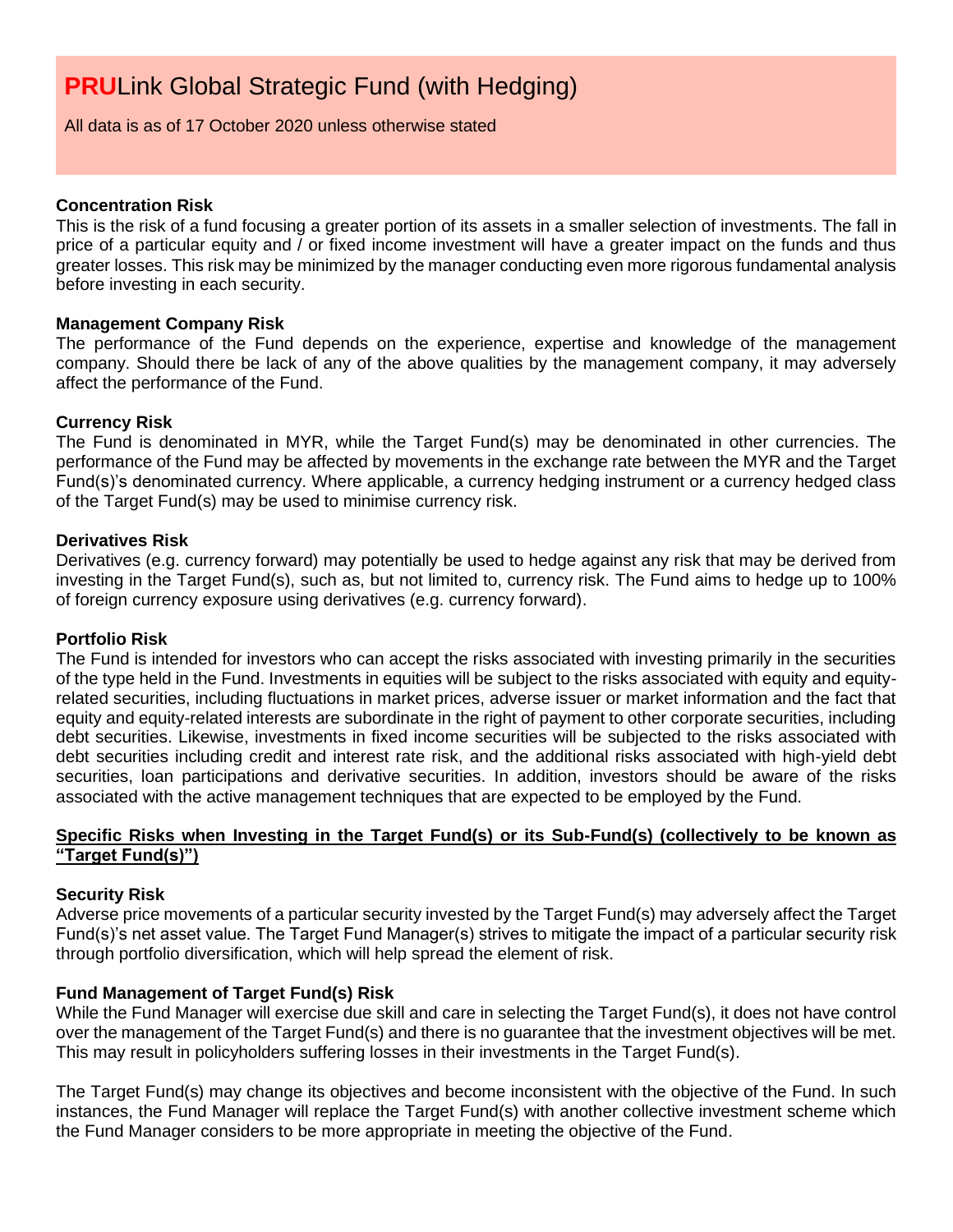All data is as of 17 October 2020 unless otherwise stated

# **Errors in Calculation of the Net Asset Value of the Target Fund(s)'s Risk**

There is a possibility there are errors in calculation of the net asset value of the Target Fund(s). In the event such errors occur, the net asset value of the Target Fund(s) will be affected hence, the Target Fund(s) will comply with the rules set forth in the relevant regulatory provisions applicable to the Target Fund(s). Compensation, if any, paid by the Target Fund(s) (subject to the laws of the jurisdiction in which such Target Fund(s) is domiciled), will be credited to the Fund as and when compensation is received.

In view of the foregoing, policyholders must be aware that there are circumstances where neither the Target Fund(s) nor the Fund Manager will be bound to compensate final beneficial owners.

# **Liquidity Risk**

Liquidity risk here refers to two scenarios. The first scenario is where the allocated liquidity of the Target Fund(s) is insufficient to meet redemption needs. The second scenario is where the Target Fund(s) is thinly traded. Should the investments in the Target Fund(s) be thinly traded, this may cause the Target Fund(s) to dispose the investment at an unfavorable price in the market and may adversely affect investors' investment. This risk may be mitigated through stringent security selection process.

# **Countries or Foreign Securities Risk**

This risk is associated with investments in securities listed or domiciled in countries other than the country of domicile. Any changes in the economic fundamentals, social and political stability, uncertainty or changes in countries' official currencies, currency movements and foreign investments policies in these countries may increase the volatility in asset values, liquidity and default risk which may have an impact on the prices of the securities that the Target Fund(s) invests in and consequently may affect the net asset value of the Target Fund(s).

Investments in certain markets may be restricted or controlled. In some countries, direct investments in securities may be prohibited and restricted due to regulatory requirements. These limitations may increase transaction costs and adversely affect a security's liquidity and the price in connection with the security.

The Target Fund Manager(s) will monitor and observe the developments in these countries where assets of the Target Fund(s) are allocated. In addition, the Target Fund Manager(s) will also employ a systematic investment process, which includes regular review, to manage and mitigate this risk.

### **Currency Risk**

The Target Fund(s)'s underlying investments may be denominated in their local currency, which may differ from the Target Fund(s)'s currency of denomination. The performance of the Target Fund(s) may be affected by movements in the exchange rate between the local currency of its underlying investments and the Target Fund(s)'s denominated currency.

### **Charges to Capital Risk**

The Target Fund(s)'s charges and expenses are taken from the capital, in whole or in part, resulting in possible constraint of capital growth.

### **Restrictions on Foreign Investment**

Some countries prohibit or impose substantial restrictions on investments by foreign entities. There may also be instances where a purchase order subsequently fails because the permissible allocation to foreign investors has been filled, depriving the Target Fund(s) of the ability to make its desired investment at the time.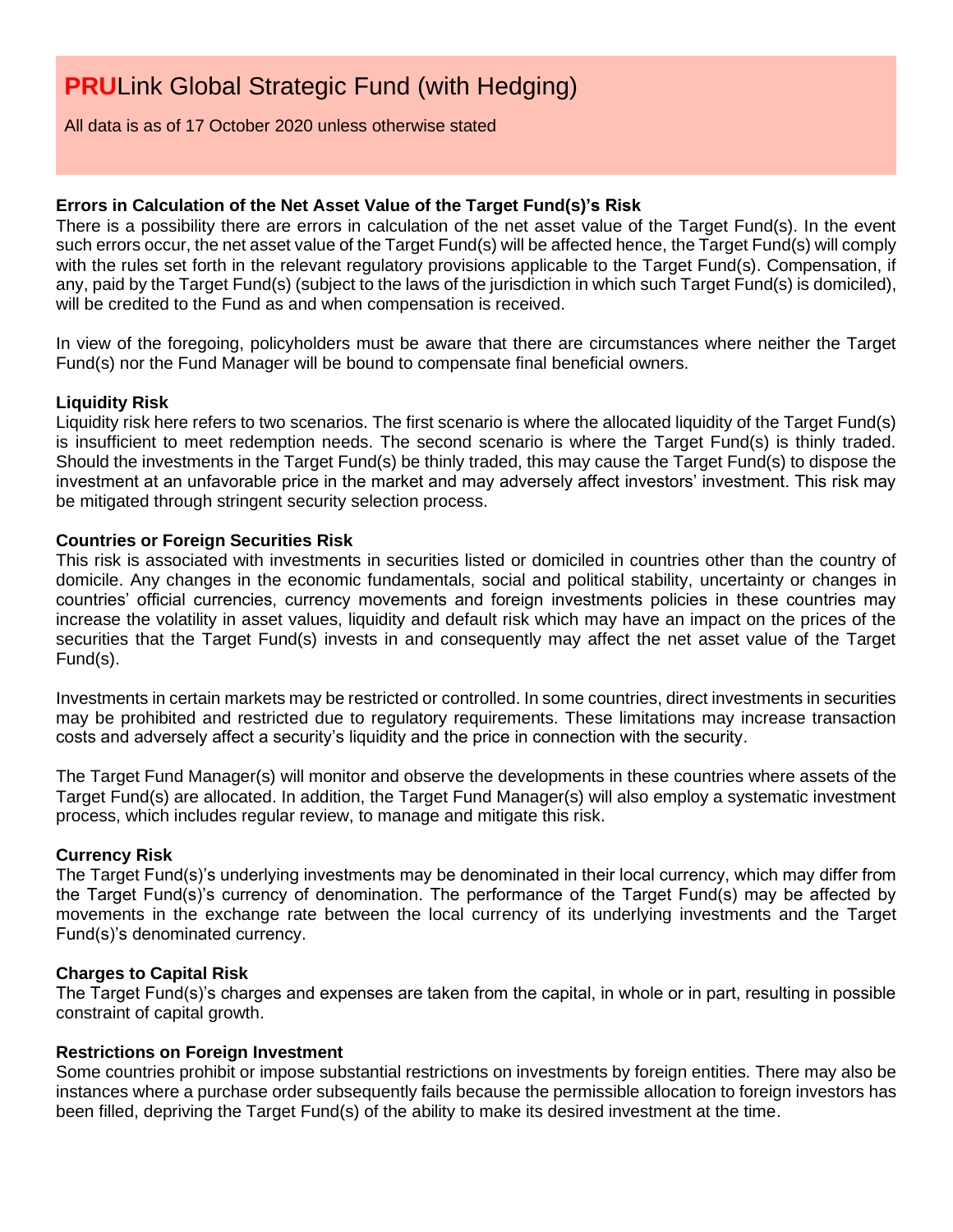All data is as of 17 October 2020 unless otherwise stated

#### **Derivatives Risk**

The Target Fund Manager(s) may invest in derivatives which will be subject to risks. While the judicious use of derivatives by professional investment managers can be beneficial, derivatives involve risks different from, and, in some cases, greater than, the risks presented by more traditional securities investments. Some of the risks associated with derivatives are market risk, management risk, credit risk, liquidity risk and leverage risk. Investments in derivatives may require the deposit or initial margin and additional margin on short notice if the market moves against the investment positions. If no provision is made for the required margin within the prescribed time, the investment may be liquidated at a loss. Therefore, it is essential that such investments in derivatives are monitored closely.

The Target Fund Manager(s) has the necessary controls for investments in derivatives and have in place systems to monitor the derivative positions for the Target Fund(s). The Target Fund Manager(s) does not intend to use derivatives transactions for speculation or leverage but may use them for efficient portfolio management and/or risk management. Currency risk is simply one of the market risks which the fund will be exposed to and can be hedged using derivatives such as FX forwards/futures. Often the underlying currency risk may be taken on as a result of buying an underlying equity or bond. If the Target Fund Manager(s) does not want to also take the currency risk associated with these underlying assets, the Target Fund(s) may use Forward Foreign Exchange contracts to hedge any currency risk derived from holdings of non-base currency positions. Essentially this use of currency forwards is to hedge currency risk in the Target Fund(s).

*The above should not be considered to be an exhausted list of the risks which potential policyholders should consider before investing in the Fund. Potential policyholders should be aware that an investment in the Fund may be exposed to other risks of exceptional nature from time to time.*

### **Risk Management**

### **Forecasting Risk**

Potential risks are taken into consideration in the process of sector allocation and stock selection based on analysis on various key factors such as economic conditions, liquidity, qualitative and quantitative aspects of the securities.

### **System Control**

Risk parameters are set internally for each fund, depending on client's risk profile. These risk parameters include limits of issuer bet, group issuer, sector rating and issue size of the securities held in the portfolio.

A front-end office system is in place to monitor portfolio risks, serving as an auto filter for any limitations or breaches.

# **Currency Risk Hedging Strategy**

Currency forward is the derivative hedging tool that may be used to mitigate currency risks. However, it should be noted that this might not serve as a perfect hedge. The currency forward underlying currency pair is based on the currency denomination of the Target Fund (USD) and the currency of the Fund (MYR). The currency hedging requirement is determined based on investment parameters.